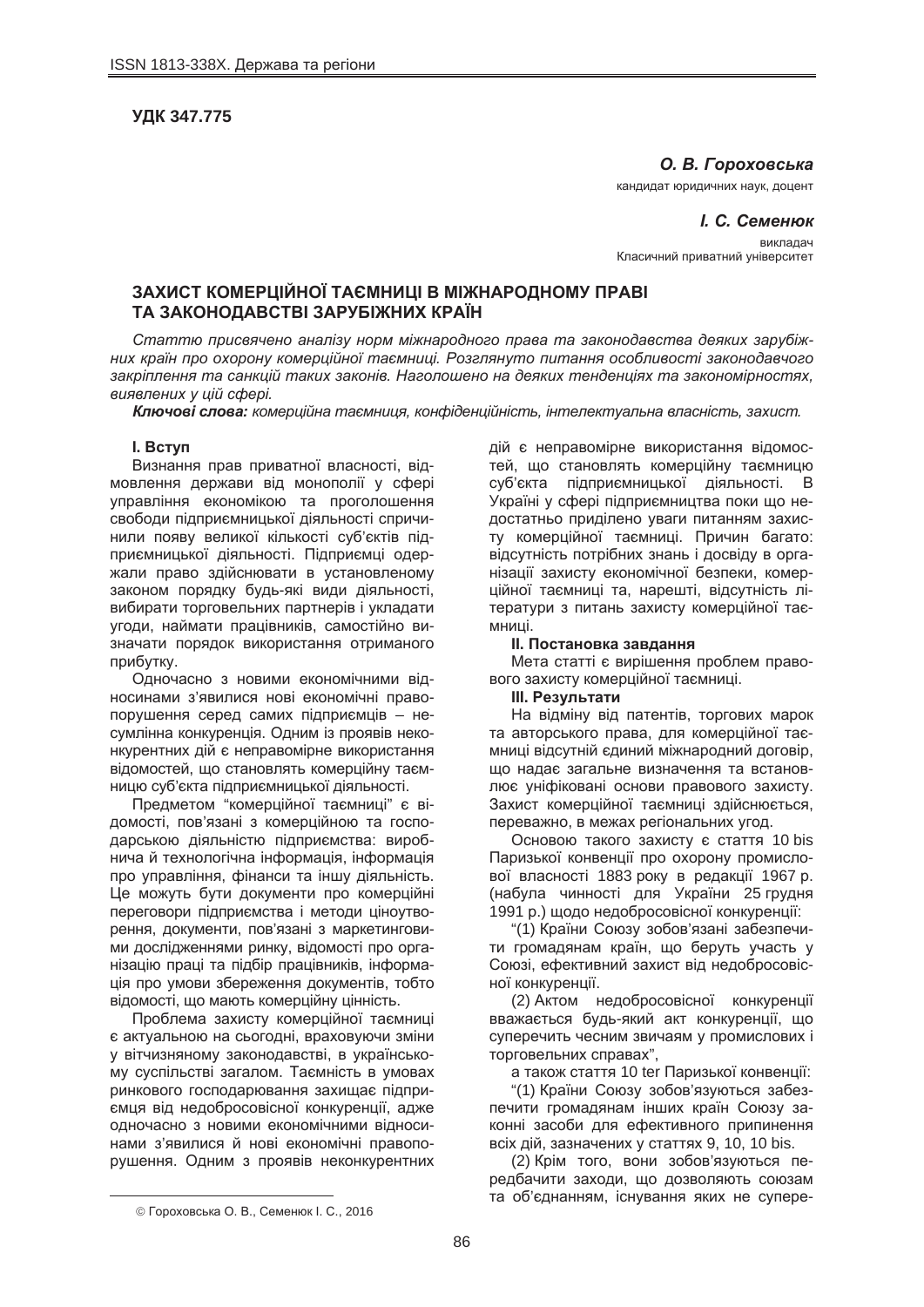чить законам їх країн і які представляють зацікавлених промисловців, виробників чи торговців, діяти через суд чи адміністративні органи з метою припинення дій, передбачених у статтях 9, 10, 10 bis, тією мірою, якою це дозволяє закон країни, де витребовується охорона, для союзів і об'єднань даної країни" [1, с. 54].

Положення Паризької конвенції є важливими для розуміння режиму охорони комерційної таємниці також щодо визначення об'єктів охорони промислової власності, що міститься в статті 1 Конвенції (хоча воно і не є вдалим): "Об'єктами охорони промислової власності є... припинення недобросовісної конкуренції. Промислова власність розуміється в найбільш широкому значенні...".

Хоча загалом зазначені положення Конвенції є недосконалими й недостатніми для створення системи охорони конфіденційної інформації, їх нерідко використовують для первинного обґрунтування іншими міжнародними актами (наприклад, TRIPS) [2, с. 123–129].

Іншим важливим для характеристики комерційної таємниці міжнародним актом є Стокгольмська конвенція про заснування Всесвітньої організації інтелектуальної власності 1967 року. Відповідно до ст. 2, "НЕ истуальна власність" включає права, що відносяться, зокрема, до "захисту проти недобросовісної конкуренції".

Система СОТ. Саме на статтю 10 bis Паризької конвенції посилається Угода з торгових аспектів прав інтелектуальної власності, укладена в межах Світової організації торгівлі (далі – Угода ТРІПС). Ця Угода була схвалена в результаті Уругвайського раунду міжнародних переговорів (1986–1994 рр.) разом з Угодою про формування СОТ та стала першою комплексною багатосторонньою домовленістю, що забезпечує охорону комерційної таємниці.

Стаття 1 Угоди ТРІПС визнає комерційну таємницю (вживає термін "закрита інформація") інтелектуальною власністю разом з іншими об'єктами. Угода містить Розділ 7 "Охорона закритої інформації" [Protection of Undisclosed Information], який складається зі CT. 39:

"1. У процесі забезпечення ефективного захисту від недобросовісної конкуренції, як це передбачено статтею 10bis Паризької конвенції (1967), країни-учасниці повинні охороняти закриту інформацію відповідно до частини другої цієї статті та дані, надані урядам або урядовим органам відповідно до частини третьої цієї статті.

2. Фізичні та юридичні особи повинні мати можливість перешкоджати тому, щоб інформація, яка правомірно перебуває під їхнім контролем. була без їхньої згоди розкрита, отримана або використана іншими особами в спосіб, що суперечить чесній комерційній практиці, якщо ця інформація:

(а) є секретною у тому розумінні, що вона в цілому або в конкретному поєднанні та розташуванні її складових не є відомою або легко доступною для осіб, які належать до певного кола, що звичайно має справу з подібною інформацією;

(b) має комерційну цінність з огляду на її секретність; та

(с) у конкретних обставинах стала предметом розумних дій для збереження її секретності з боку особи, яка правомірно контролює цю інформацію.

3. Країни-учасниці, у випадках, коли умовою погодження торгового обігу фармацевтичних або сільськогосподарських хімічних продуктів, у яких використовуються нові хімічні речовини, є подання попередньо нерозкритих даних про випробування або інших даних, отримання яких було пов'язано зі значними зусиллями, повинні охороняти такі дані від недобросовісного комерційного використання. Також країни-учасниці повинні охороняти такі дані від розкриття (крім випадків, коли це необхідно для захисту населення або не вживаються заходи для забезпечення охорони цих даних від недобросовісного комерційного використання)".

Під способом, що суперечить чесній комерційній практиці, розуміють, зокрема, такі дії, як порушення договору, порушення довіри та спонукання до такого порушення, що включають отримання закритої інформації третіми особами, які знали або повинні знати, що подібні дії супроводжували це отримання.

Отже, в Угоді ТРІПС закріплено три відомі критерії режиму комерційної таємниці: секретність, комерційна цінність і вжиття адекватних заходів для забезпечення секретності. запозичені з американського законодавства.

Значущість підходу до тлумачення закритої інформації Угодою ТРІПС випливає з того, що ст. 41–47 Угоди на країни-учасниці покладено обов'язок створення національних систем для впровадження визнаних Угодою прав інтелектуальної власності. При цьому країни повинні забезпечити справедливі й рівні процедури для володільців інтелектуальних прав і такі засоби захисту, як судові заборони та компенсація шкоди.

Важливим також є поширення на відносини щодо охорони закритої інформації або комерційної таємниці міжнародної системи СОТ вирішення спорів.

Таким чином, ст. 39 Угоди ТРІПС встановила мінімальні правила, яким має відповідати законодавство країн членів СОТ. Формулювання статті залишають місце для визначення конкретних схем. що відповідатимуть правовим системам країн, але обов'язковим є включення згаданих трьох необхідних елементів та системи законного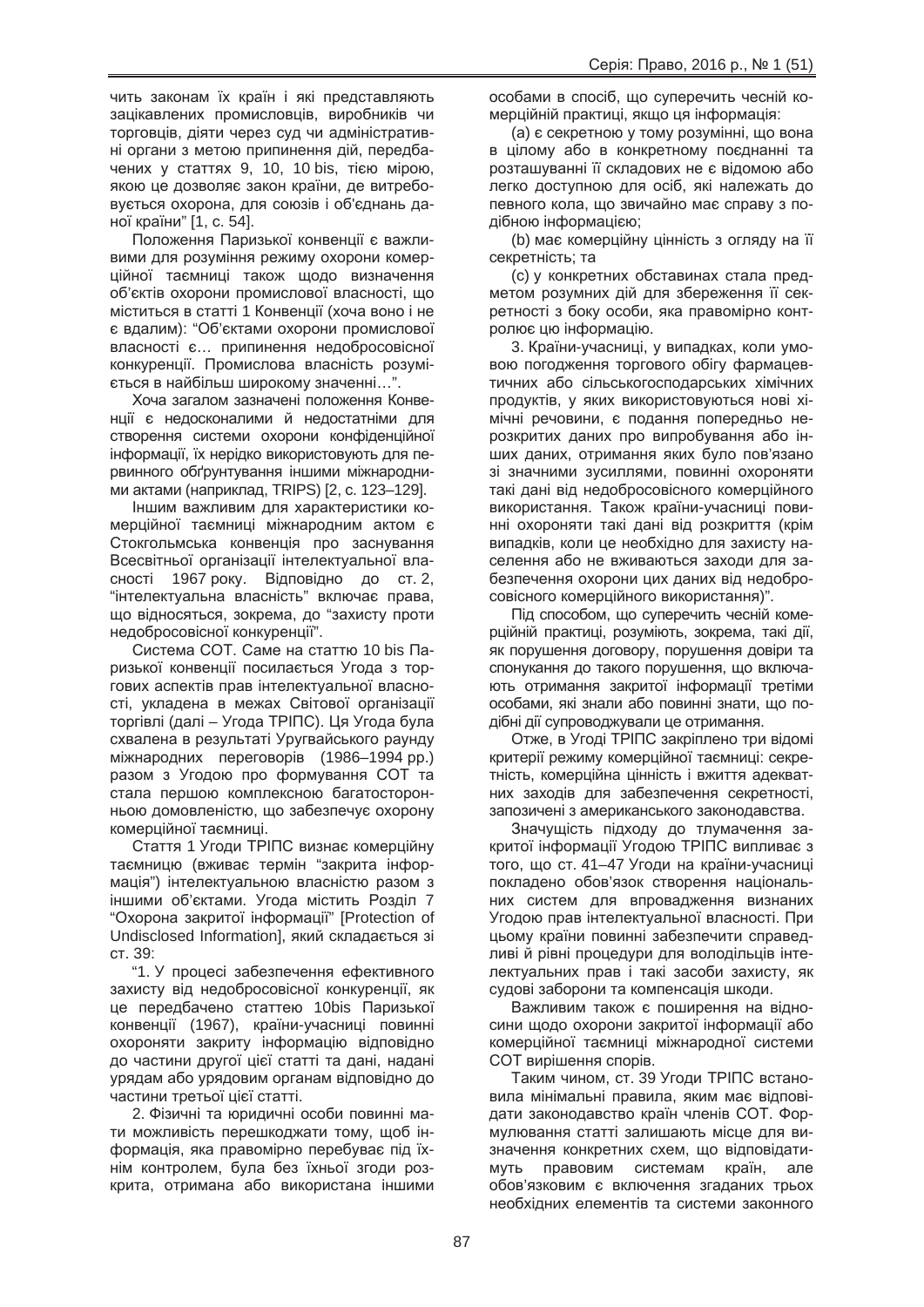примусу для реалізації відповідних положень. Треба зазначити, що визначення комерційної таємниці, яке міститься в ст. 505 Цивільного кодексу України, є дуже близьким до ст. 39 Угоди ТРІПС.

NAFTA (Північноамериканська угода про вільну торгівлю). Стаття 1711 Північноамериканської угоди про вільну торгівлю (укладена в 1994 р. Канадою, США та Мексикою) фактично відтворює положення ст. 39 Угоди ТРІПС з окремими відмінностями. По-перше, вживається термін "комерційна таємниця" (trade secrets), що відповідає традиції США. По-друге, однією з ознак комерційної таємниці визнано дійсну або потенційну комерційну цінність (Угода ТРІПС не містить такого поділу). По-третє, країнам-учасницям Угоди дозволяється вимагати матеріальні докази для доведення вживання заходів з охорони комерційної таємниці. По-четверте, забороняється обмежувати тривалість дії режиму комерційної таємниці.

Свропейський Союз. Правова система  $\mathsf{CC}$  (acquis communautaire) не містить окремого акту для охорони комерційної таємниці. Це пов'язано, зокрема, зі заставленням, що відрізняється від американської ідеології, до охорони об'єктів інтелектуальної власності, що виходить з пріоритетності вільної конкуренції та вільного руху товарів (робіт, послуг). Ще Римським Договором 1957 року встановлено, що будь-яка заборона або обмеження вільного обігу товарів унаслідок використання права на промислову власність може мати місце, лише якщо це право не є засобом свавільної дискримінації або прихованого обмеження торгівлі товарами між країнами-членами. Таким чином, особливості правового режиму охорони комерційної таємниці, як і інших об'єктів інтелектуальної власності, зумовлені, насамперед, політикою забезпечення вільної конкуренції. Це, зокрема, означає сумнівність можливості визнання необмеженої в часі охорони комерційної таємниці, оскільки це може тлумачитись як право промислової власності, що порушує вільний обіг товарів.

Правова система ЄС надає охорону інформації, що становить комерційну таємницю, у вигляді охорони "ноу-хау", яка міститься в Європейській патентній конвенції. Під "ноу-хау" розуміють цілісну технічну інформацію, що є секретною, зафіксованою в матеріальному об'єкті та може бути встановленою у будь-який можливий спосіб. "Секретний" означає "такий, що не є загальновідомим або легкодоступним" [3, с. 86].

Патентне право ЄС створює додаткові стимули для використання режиму комерційної таємниці для охорони конфіденційної інформації. Це пов'язано з тим. що патентна охорона може бути недоступною для окремих технологій у Європі (наприклад, не підлягають патентуванню в окремих країнах методи медичного діагностування та лікування, фармацевтичні та комп'ютерні технології тощо). Навіть якщо є можливим патентування певної технології, охорона інформації в якості комерційної таємниці може бути привабливішою. Це пов'язано з тим, що в Європі патентна заявка оприлюднюється до видачі патенту, що надає конкурентам достатньо часу, щоб скопіювати технологію. Неефективності патентної охорони також сприяють процедури обґрунтування патентної заявки, тривалий період набрання чинності патентом після його видачі, недостатній захист. На ефективність патентної охорони також впливає властиве європейським країнам право попереднього користувача, що передбачає надання третій особі, яка використовувала винахід до його патентування, права продовжувати використовувати винахід.

Треба також звернути увагу на Першу Директиву Ради 68/151/ЄЕС від 09.03.1968 р. (з наступними змінами) щодо координації заходів безпеки, які для захисту інтересів членів та інших країн вимагаються країнамичленами від компаній у розумінні частини другої ст. 58 Договору з метою забезпечення рівнозначності таких заходів усередині Співтовариства. Статтею 2 Директиви визначено мінімальний перелік документів, які підлягають обов'язковому розкриттю (інакше кажучи, які не можна віднести до комерційної таємниці):

- установчий документ і статут, будь-які зміни, що до них вносяться;
- документи про призначення, припинення повноважень, відомості про осіб, які самостійно або в складі колективного органу є уповноваженими представляти компанію у відносинах з третіми особами, виступати від імені компанії, брати участь в управлінні, нагляді або контролі за компанією:
- принаймні щорічно суму акціонерного капіталу;
- бухгалтерську звітність за кожен фінансовий рік, яка підлягає оприлюдненню відповідно до Директив Ради 78/660/ЄЕС, 83/349/ CEC, 86/635/ CEC та 91/674/EEC CEC:
- відомості про зміну місця знаходження компанії;
- відомості про ліквідацію компанії, у тому числі відповідне рішення суду; відомості про призначення ліквідатора, інформацію про останнього [4, с. 111].

Огляд міждержавних угод щодо охорони комерційної таємниці свідчить про те, що така охорона більше не є справою виключно національного законодавства. Міжнародна торгівля та інвестиції створили передумови для розвитку правових інструментів комер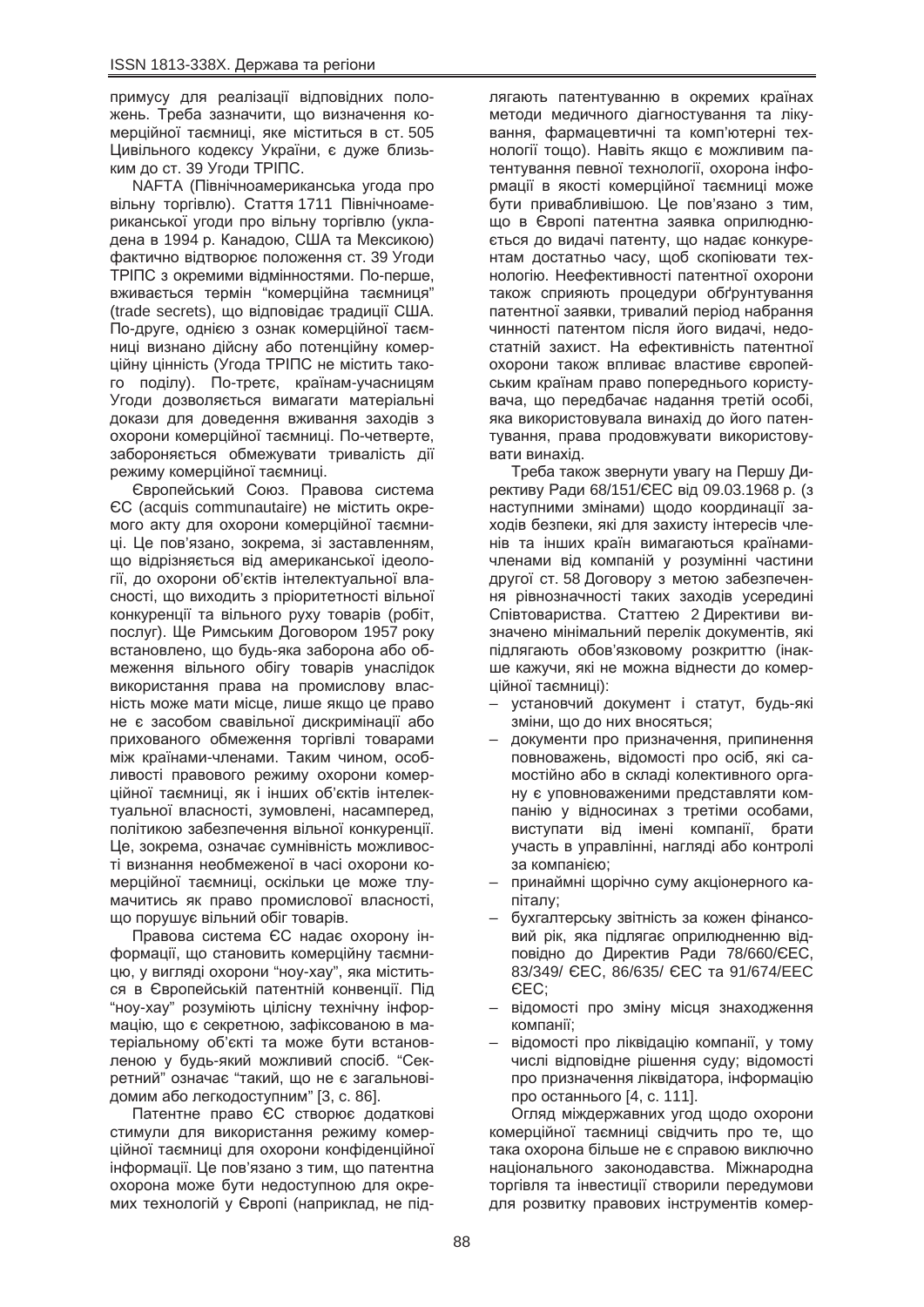ційної конфіденційної інформації. Основною рушійною силою цих змін стали глобальні інвестиції розвинутих країн, які не мають бажання інвестувати закордон та розкривати своє "секретне знання", якщо відсутній певний рівень охорони комерційної таємниці, визнаний учасниками міжнародної торгівлі. Саме торгові та інвестиційні угоди стали імпульсом розвитку нових систем заходів охорони комерційної таємниці в законодавстві країн світу.

Країни Європи. У розвинутих країнах Європи охорона конфіденційної комерційної інформації має свою довгу історію, хоча підходи різняться залежно від країни. Найрозвинутішу систему охорона має Об'єднане королівство, що пов'язано з промисловою революцією та традицією прецедентного права. Саме з англійської системи бере початок відповідне законодавство США.

У Великобританії відсутній законодавчий захист комерційної таємниці, відповідно, не існує легального визначення цієї таємниці. Натомість, правове регулювання цих відносин розвивалось упродовж останніх століть на основі судових прецедентів і отримало назву конфіденційного права (law of confidence). Отже, охорона комерційної таємниці ґрунтується на концепції "порушення довіри". У рішенні Seager v. Copydex LTD вона сформульована так: "Право, що застосовується до цього випадку, не залежить від якоїсь угоди. Воно залежить від широкого принципу справедливості, що полягає в тому, що той, хто отримав інформацію конфіденційно, не повинен недобросовісно здобувати з неї вигоду. Він не повинен використовувати її на шкоду тому, хто передав йому цю інформацію, якшо останній не дав своєї згоди". Отже, керівним принципом є довіра між законним власником таємниці й отримувачем конфіденційної інформації.

Охорону комерційній інформації надано й законодавством Німеччини та Франції. Так, Розділом І Закону ФРН про недобросовісну конкуренцію встановлено відповідальність за завдання шкоди особою, яка при здійсненні підприємницької діяльності в цілях конкуренції вчиняє дії, несумісні з "чесною практикою". Хоча далі Закон і не визначає ці дії, Розділом 17 передбачено відповідальність за несанкціоноване використання або повідомлення третій особі комерційної таємниці. Під останньою розуміють інформацію, що має ознаку секретності (доступна лише відомому обмеженому колу осіб) та відповідає умові наявності у власника цієї інформації обґрунтованого інтересу в її збереженні. Передбачено кримінальну відповідальність за злочини, пов'язані з порушенням режиму комерційної таємниці. У трудовому законодавстві міститься обов'язок працівника не розголошувати комерційну таємницю після припинення трудових відносин.

Законодавство Франції містить поняття промислових або виробничих секретів (secret de fabrique) та комерційної таємниці (secret de commerce). Перша категорія походить від французького кримінального кодексу та включає конфіденційну інформацію, що має виробниче застосування та може становити комерційну цінність. Комерційна таємниця прямо не визначається законодавством, але відображає ширше, порівняно з виробничими секретами, поняття й може належати до організаційної структури підприємства, списку постачальників, особистих справ персоналу, контрактів з іншими організаціями, списків клієнтів, планів розвитку бізнесу, схеми дистрибуції тощо. Виробничі й комерційні секрети не вважаються власністю у Франції і отримують захист як делікти з недобросовісної конкуренції та договірних зобов'язань.

Північна Америка. У США комерційна таємниця спочатку була сферою, що традиційно регулювалась загальним правом окремих штатів. Першою спробою "кодифікації" виробленого судами права комерційної таємниці був Перший Звід права деліктів 1939 р. Сучасніший підхід закріплено Третім Зводом права деліктів 1993 р. Охорона комерційної таємниці відбувається в межах делікту незаконного заволодіння комерційною таємницею, який, у свою чергу, є складовою делікту недобросовісної конкуренції.

На сьогодні в більшості юрисдикцій США комерційна таємниця охороняється законами. 42 штати та Округ Колумбія прийняли ту чи іншу версію Уніфікованого Закону про комерційну таємницю (Uniform Trade Secrets Act) 1979 p. У Каліфорнії положення Закону включені в Цивільний кодекс. Законодавчі положення доповнюються договірним захистом, який виступає додатковим [5, с. 20].

Існує також значна кількість кримінальних законів щодо незаконного заволодіння комерційною таємницею, основним з яких є федеральний Закон про Економічний шпіонаж 1996 року.

Виділяють такі чотири основні елементи режиму комерційної таємниці в США. Поперше, це повинна бути "обмежена інформація", тобто інформація, яку можна відрізнити від загальновідомих знань і навичок. По-друге, елемент "секретності" – інформація не є добре відомою або такою, яку можна легко отримати. По-третє, інформація повинна мати економічну цінність, що полягає в наданні певної конкурентної переваги. І, по-четверте, власник повинен вжити розумних зусиль для того, щоб зберегти інформацію в таємниці.

Частина четверта ст. 1 Уніфікованого Закону США про комерційну таємницю: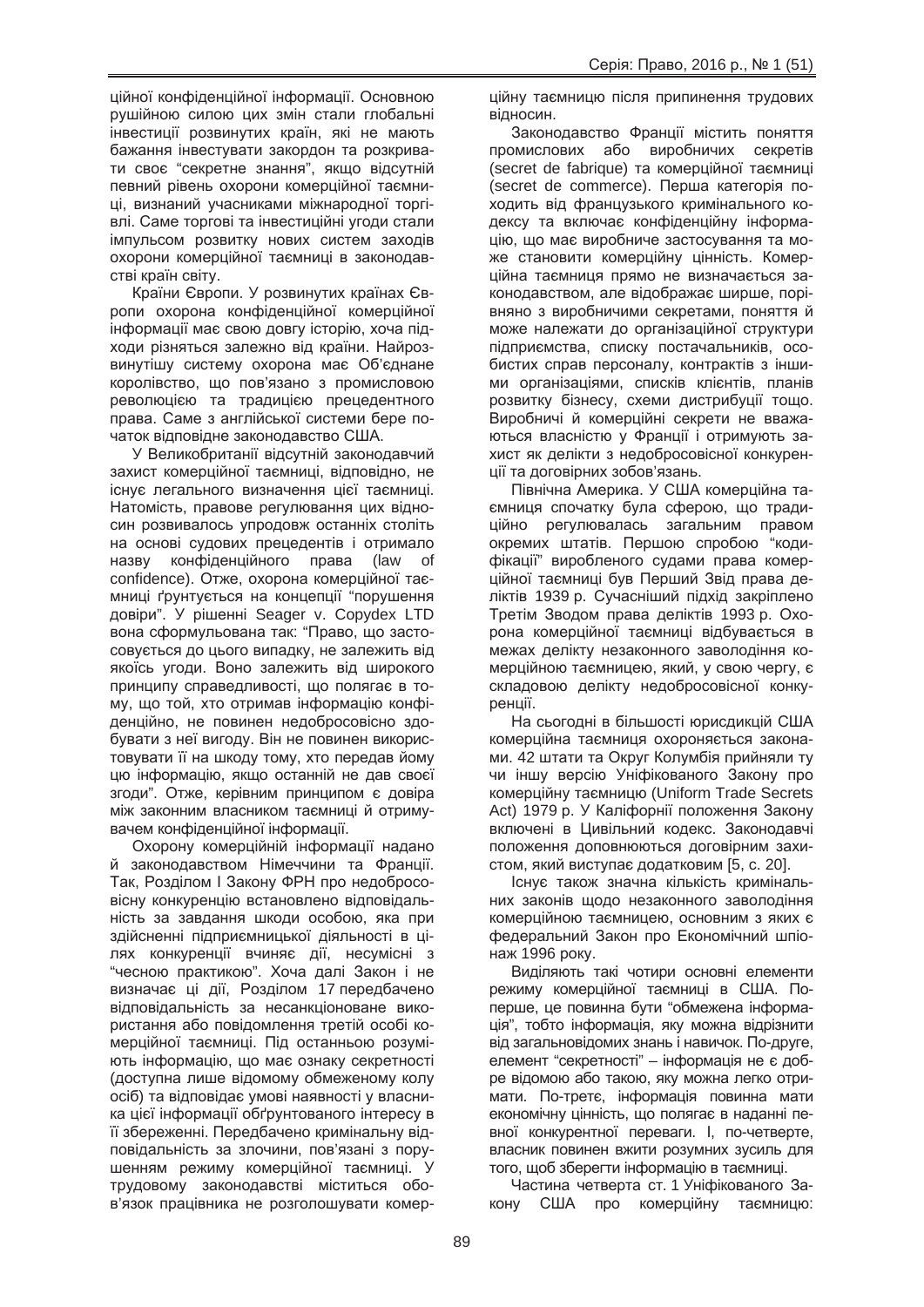"«Комерційною таємницею» є інформація, у тому числі формула, зразок, компіляція, програма, пристрій, метод, техніка або процес, яка: (I) має самостійну економічну цінність, дійсну або потенційну, у силу того, що не є загальновідомою або легкодоступною з використанням необхідних засобів для осіб, які можуть отримати економічну вигоду від її розкриття або використання: та (II) є предметом зусиль, що є розумними за відповідних обставин для збереження її секретності".

Законодавство Канади про комерційну таємницю також, за винятком Квебеку, ґрунтується на прецедентному праві, центральним принципом якого, як і в Англії, є порушення довіри. Підставами для позову в результаті делікту є: 1) секретність інформацій; 2) те, що її було надано конфіденційно; 3) те, що особою, якій її було надано, використано зі зловживанням. Наприклад, у справі Three Savers Int'l LTD v. Savoy колишні працівники позивача визнані відповідальними за використання списку клієнтів їхнього працедавця для ведення бізнесу конкурента, що складено працівниками після того, як вони залишили свою попередню роботу.

Росія. Відповідно до Цивільного кодексу Російської Федерації, інформація становить службову або комерційну таємницю у випадку, коли інформація має дійсну або потенційну комерційну цінність у силу її невідомості третім особам, до неї немає вільного доступу на законній підставі й власник інформації вживає заходів для охорони її конфіденційності [6, с. 23]. Відомості, які не можуть становити службову або комерційну таємницю, визначаються законом та іншими правовими актами. Особи. які незаконними методами отримали інформацію, яка становить службову або комерційну таємницю, зобов'язані відшкодувати завдані збитки. Такий самий обов'язок покладається на працівників, які розголосили таємницю всупереч трудовому договору, у тому числі контракту, і на контрагентів, які зробили це всупереч цивільноправовому договору. Перелік відомостей, які не можуть складати комерційну таємницю, визначено Постановою Уряду РСФСР від 05.12.1991 р. № 35. Кримінальним кодексом РФ встановлено відповідальність за: збирання відомостей, які становлять комерційну або банківську таємницю, шляхом викрадення документів, підкупу або погроз, а також іншим незаконним способом з метою розголошення чи незаконного використання цих відомостей; незаконні отримання та розголошення або використання відомостей, які становлять комерційну або банківську таємницю, без згоди їх власника, вчинені з корисливої або іншої особистої зацікавленості, та які завдали великої шкоди. Законом РФ "Про інформацію, інформатизацію і захист інфор-

мації" введено визначення конфіденційної інформації, різновидом якої є комерційна таємниця. У Росії вже тривалий час здійснюються спроби прийняття спеціального акту – Закону "Про комерційну таємницю". Відповідний законопроект розглядався Федеральними зборами не один раз у 1997–2001 рр., кілька разів приймався і потому ветувався Президентом РФ. Останній такий законопроект внесено в березні 2003 р. Урядом РФ, схвалений Державною думою 19.11.2003 p., відхилений Радою Федерації 26.11.2003 р. з пропозицією створення узгоджувальної комісії, яка й була створена на засіданні Державної думи 26.03.2004 р. Основи правового режиму комерційної таємниці також мають бути визначені окремою Частиною Цивільного кодексу РФ, присвяченою інтелектуальній власності, кілька проектів якої перебувають на розгляді російського парламенту.

## **IV. Висновки**

Проаналізувавши міжнародне законодавство та законодавство деяких зарубіжних країн про охорону комерційної таємниці, можна зробити висновок, що на сьогодні український законодавець ще недостатньо приділяє уваги як специфіці, так і окремим видам правового забезпечення захисту комерційної таємниці. Крім того, треба відзначити, що чинне законодавство встановлює тільки загальні правила у сфері виявлення, збору, аналізу та передачі інформації, яка зазначена як комерційна. Цей недолік активно компенсується численними локальними актами й розпорядчими документами підприємств – це положення про організацію служби безпеки, положення про ведення окремих видів діяльності служби безпеки підприємства, посадові інструкції працівників, положення про нерозголошення комерційної таємниці, договір про "секретність", договір про звільнення з роботи службовця, який мав доступ до інформації, яка визначена, як комерційна таємниця тощо.

#### Список використаної літератури

- 1. Коломієць В. Ф. Загальні основи міжнародних інформаційних систем / В. Ф. Коломієць. – Київ: Владос, 2002. – 226 с.
- 2. Соглашение о торговых аспектах от 1994 г. TRIPC // Международное право в документах. – Москва: ИНФРА-М, 1997. – ɋ. 123–129.
- 3. Европейская патентная конвенция от 21.04.1961 г. // Международное право в документах. – Москва: ИНФРА-М, 1997. – ɋ. 84–72.
- 4. Заключительный акт СБСЕ от 01.08.1975 г. // Международное право в документах. -Москва: ИНФРА-М, 1997. – С. 101–114.
- 5. Дорошев В. В. Рекомендации по обеспечению безопасности конфиденциальной информации согласно "Критериев оценки надежных компьютерных систем TCSEC